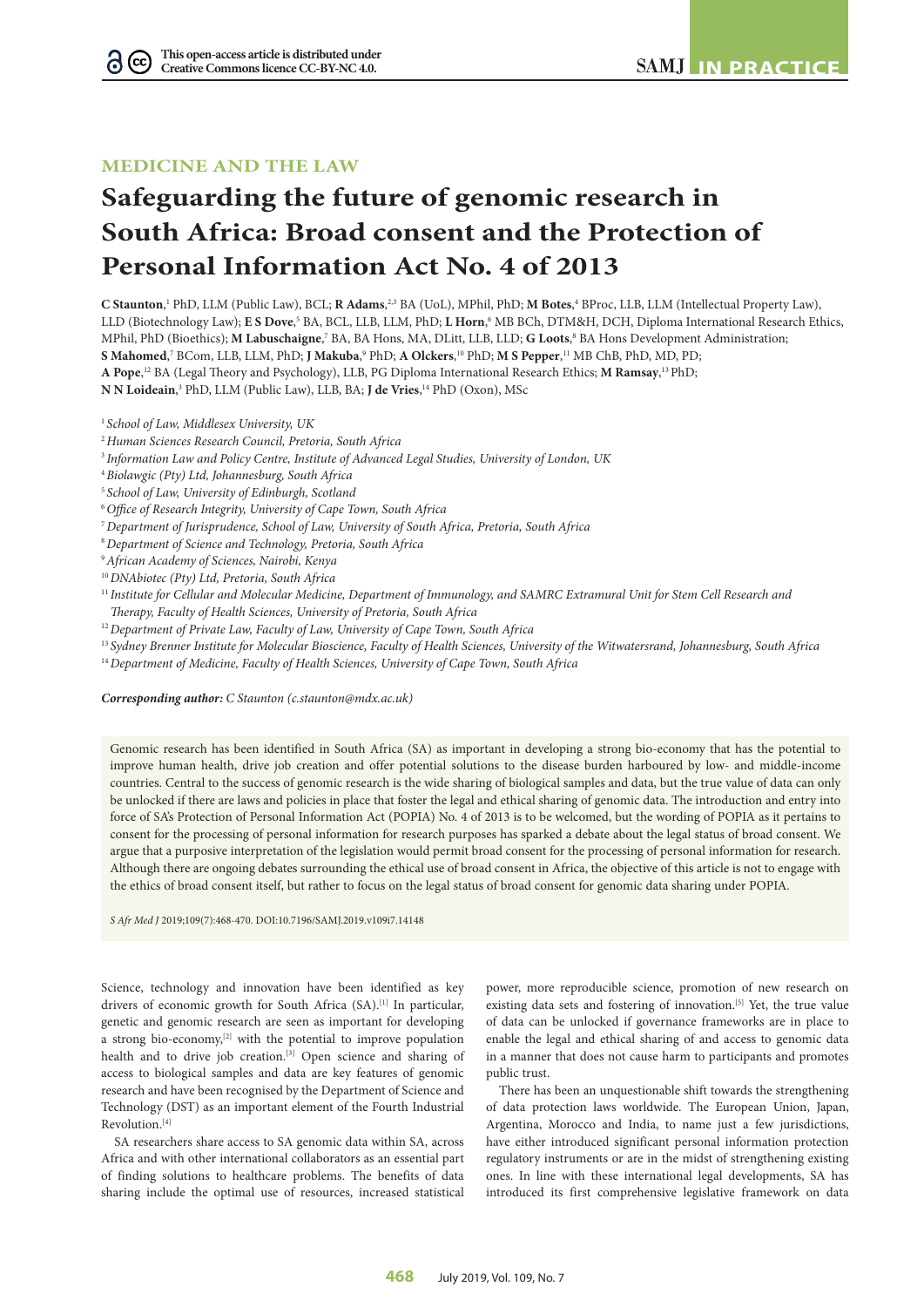protection: the Protection of Personal Information Act (POPIA) No. 4 of 2013. Two key questions that must be addressed before this legislation comes into force in 2020, however, are the legal status of genomic research and of broad consent under POPIA.

This article considers each of these questions in turn and in particular focuses on broad consent. Broad consent is defined in the National Department of Health (DoH) Ethics in Health Research Guidelines as 'the donor permits use of the specimen for current research, for storage and possible future research purposes, even though the precise nature of future research may be unclear at present'.<sup>[6]</sup> While not explicitly addressed in POPIA, we argue that a purposive interpretation of this Act would permit broad consent for the processing of personal information for research purposes. Such an interpretation would align POPIA with other instruments that govern genomic research in SA, as well as government policy and strategy in this arena. We recognise the ongoing ethical debates surrounding the use of broad consent in Africa, but this article does not engage with the ethics of broad consent itself. Rather, the focus is on the legal status of broad consent under POPIA. Equally, this article does not suggest that broad consent must necessarily be adopted in any given research study. As per the DoH Guidelines, we argue that broad consent should be viewed as one consent process, in addition to specific consent or tiered consent, which is legally permissible in SA.

### **Protection of Personal Information Act**

POPIA is the first comprehensive statutory framework for SA that explicitly protects personal information.The scope of the law covers all sectors and gives full effect to the right to protection of personal information, a distinct element of the right to privacy protected under section 14 of the Constitution of South Africa. POPIA requires that any processing of personal information must satisfy the following 8 conditions: (*i*) accountability; (*ii*) processing limitation; (*iii*) purpose specification; (*iv*) further processing limitation; (*v*) information quality; (*vi*) openness; (*vii*) security safeguards; and (*viii*) data subject participation. Section 1 of POPIA broadly defines the key term of 'processing'. As a result, processing for the purposes of POPIA applies to any treatment of personal information, including information that identifies a (living) natural person, thus covering genomic data. Processing that falls under POPIA thereby covers the collection of genomic data for research purposes and its subsequent analysis, storage, modification, use, transmission and erasure. POPIA also establishes a new public administrative authority, the Information Regulator, to provide guidance and monitor and enforce compliance by public and private bodies with POPIA, including universities.

Overall, the enactment of POPIA is welcomed, as it should serve to provide greater guidance for researchers regarding the privacy and security safeguards to be implemented and complied with. This should serve to advance better transparency, oversight and accountability of genomic data research, thereby strengthening public trust. As noted by the head of the Information Regulator, chairperson Adv. Pansy Tlakula, the appointment of the enforcement arm of POPIA is also 'a significant step in the process of promoting access to information as well as protection of personal information.<sup>[7]</sup>

The Act is not yet in effect, but the research community is currently preparing for its implementation. This task is made difficult, however, because the Act itself does not set out specific rules governing the processing of personal information for research purposes. This is because POPIA is an omnibus and general framework to govern all types of personal information processing by the public and private sectors. In other words, the text of POPIA only regulates data sharing in genomic research at a high level and not at a sectoral level, and

therefore tailored guidance on how POPIA applies specifically to the processing of genomic data for research is necessary. The general framework of POPIA, however, does set out some key starting points that will underpin this future guidance. For instance, section 26 of POPIA imposes a general prohibition on processing of 'special personal information', which includes biometric data. However, if the 'data subject' consents to processing,<sup>[8]</sup> or if processing is for 'research purposes' that serve a public interest or where it would be impossible or involve a disproportionate effort to ask for consent,<sup>[8]</sup> or if the Information Regulator has authorised processing with appropriate safeguards in place,  $[8]$  then the prohibition is lifted. Section 32(5) also states that personal information regarding inherited characteristics may be processed for research. Thus, under POPIA, genomic data can be processed if it is for research purposes.

#### **Broad consent**

Section 13 of POPIA requires personal information to be collected for a 'specific, explicitly defined and lawful purpose'. Within the context of genetic research, a strict interpretation would suggest that only specific consent is permissible. Adopting this interpretation would raise difficulties for many genetic research studies. For instance, all research participants for current and ongoing research for which broad consent was used would have to be re-contacted and re-consented, otherwise the research would have to be terminated. This could stifle current and future research and innovation, and undermine the objective of a strong bio-economy driving economic growth in SA.

POPIA does envisage situations when the further processing of personal information is necessary. Further processing of personal information is permitted, provided it is compatible with the original purpose for which it was collected (section15(1)). The Act does not describe the scope of 'compatible', but does detail instances in which the processing of personal information for purposes outside of the original consent will be permitted. For research purposes they include: processing necessary to 'prevent or mitigate a serious and imminent threat to' public health (section15(3)(d)(i)) or 'the life or health of the data subject or another individual' (section  $15(3)(d)(ii)$ ), or if the information is to be used for research purposes and 'will not be published in an identifiable form' (section15(3)(e)). Secondary use of data for purposes beyond the specific consent is therefore permitted if the data are to be used for research intended to improve health, provided that the information will not be published in an identifiable form. This means that demographic information and data that a reasonably foreseeable method can use to identify the data subject or which can be linked by a reasonably foreseeable method to other information that identifies the data subject, must be removed (section 1). Herein lies the challenge for genomic research: genomic information is inherently identifiable, which seems to suggest that specific consent must always be obtained.

This narrow reading of the Act, however, ignores two fundamental elements that underpin POPIA. First, the constitutional right to privacy is not absolute and the preamble to POPIA states that it may be subject to limitations 'that are aimed at protecting other rights and important interests'. Here, one could make a reasonable argument that genomic research constitutes an important public interest in SA, and thus necessitating a specific consent model for all research studies would undermine the public interest in facilitating genomic research. Secondly, POPIA inherently recognises the non-absolute nature of the right to privacy through the restrictions that it allows for throughout the Act. For instance, section 2 states that the purpose of the legislation is to give effect to the constitutional right to privacy